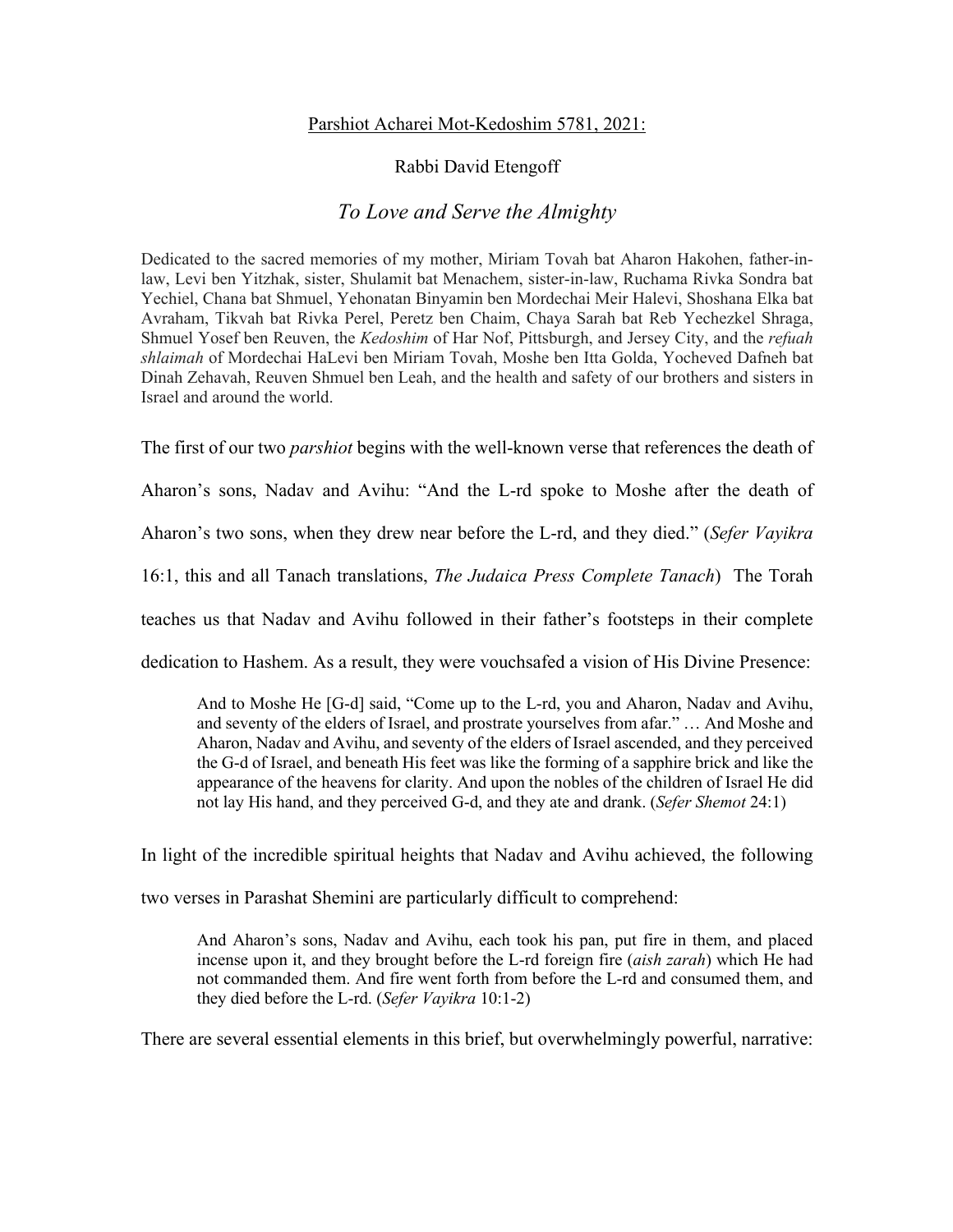- 1. Nadav and Avihu each took their own incense pans, put fire (coals) in them, and then placed incense on top of the coals.
- 2. This incense offering lacked G-d's command and received the appellation of *aish zarah*.
- 3. The punishment for bringing *aish zarah* was swift and irrevocable: "And fire went forth from before the L-rd and consumed them, and they died before the L-rd."

Rabbi Naftali Tzvi Yehuda Berlin *zatzal* (known as "the Netziv," 1817-1893) notes in his Torah commentary, *Ha'amek Davar*, that Nadav and Avihu acted with a deep and abiding sense of *ahavat Hashem* (love of G-d) when they entered the *Ohel Moed* (Tent of Meeting) to offer their incense: "They entered [the *Ohel Moed*] with the fire of the love of Hashem burning deeply and profoundly within them." (*Sefer Vayikra* 10:1) If this is the case, why, asks the Netziv, did they have to pay for this manifestation of their love of G-d with their very deaths?

The Netziv's clear and direct answer to this question enables us to understand some of the more salient aspects of *ahavat Hashem*:

The Torah teaches us [through the deaths of Nadav and Avihu] that, although *ahavat Hashem* is precious in the eyes of G-d, it was not viewed as such when pursued in this manner, that is, without G-d having commanded [the offering of this incense].

To further underscore his approach, the Netziv contrasts the forbidden *aish zarah* of Nadav and Avihu with the preceding words of Moshe and actions of Aharon:

And Moshe said, "This is the thing the L-rd has commanded; do [it], and the glory of the L-rd will appear to you." And Moshe said to Aharon, "Approach the altar and perform your sin offering and your burnt offering, atoning for yourself and for the people, and perform the people's sacrifice, atoning for them, as the L-rd has commanded." So, Aharon approached the altar and slaughtered his sin offering calf. (*Sefer Vayikra* 9:6-8)

The Netziv explains this passage according to the interpretation of the *Sifra*, the halachic Midrash to *Sefer Vayikra*. He notes that Moshe was well-aware of the tendency among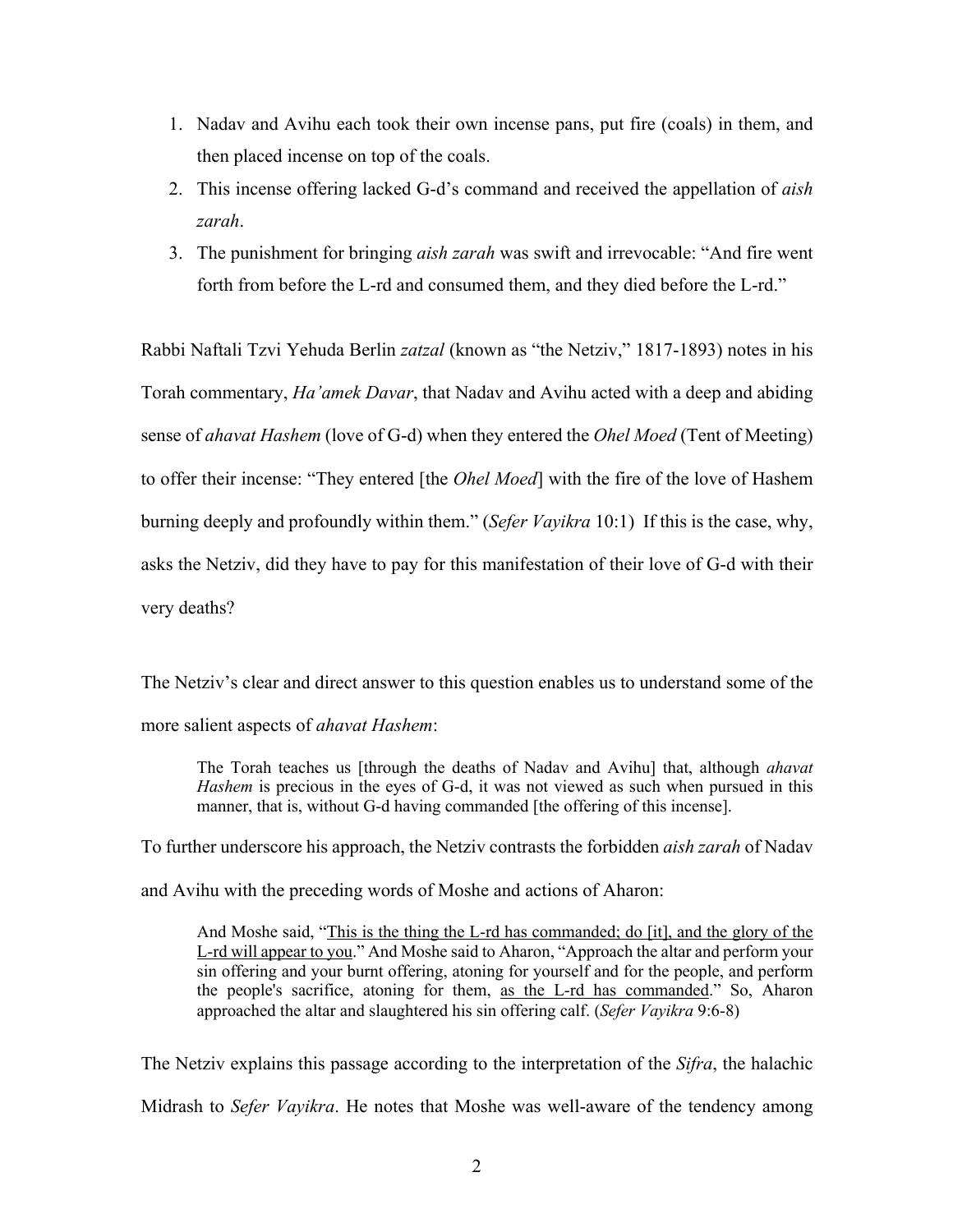certain G-d-intoxicated groups and individuals to demonstrate their love of Hashem in a prohibited manner. Such breaches of the law, while performed with the ostensible intent to serve Hashem, are, in reality, self-serving. Since these behaviors entail unauthorized actions, their origin must be found in the illicit urgings of the *yetzer hara*. Therefore, Moshe declared: "This is the thing the L-rd has commanded; do [it], and the glory of the L-rd will appear to you."

My rebbe and mentor, Rabbi Joseph B. Soloveitchik *zatzal* (1903-1993), known as "the Rav" by his students and followers, implicitly agrees with the Netziv, suggesting that the key phrase in understanding the story of the tragic death of Nadav and Avihu is, indeed, "they brought before the L-rd foreign fire, which He had not commanded them." He interprets these words in the following manner:

On the day of their installation, wearing their priestly vestments, they were overcome by ecstasy and by the need to express their emotions. The incense that they burned was identical to that which their father, Aharon, had offered. But there is one significant difference. Aharon was obeying G-d's will, while Nadav and Avihu performed an action that G-d had not commanded. (This, and the following quotations are from *Darosh Darash Yosef*: Discourses of Rav Yosef Dov Halevi Soloveitchik on the Weekly Parashah, Rabbi Avishai C. David editor, pages 223-226)

The Rav utilizes this explanation as the foundation of his analysis of the proper means to serve Hashem. In his view, the authentic Jewish way "requires us to fashion our lives according to God's discipline, as illustrated by the word *ve-tzivanu* (and He has commanded us)… [Hence,] "the reason we perform the *mitzvah* is our absolute surrender to God's will." Unfortunately, rather than acting in this manner and demonstrating their obeisance to the Almighty, Nadav and Avihu chose their own misguided path to serve Him:

Therefore, the transgression of Nadav and Avihu, whom the Torah describes as sanctified, was that "they offered a strange fire concerning which they had not been commanded." The divine command and our discipline in obeying that command are the only healthy